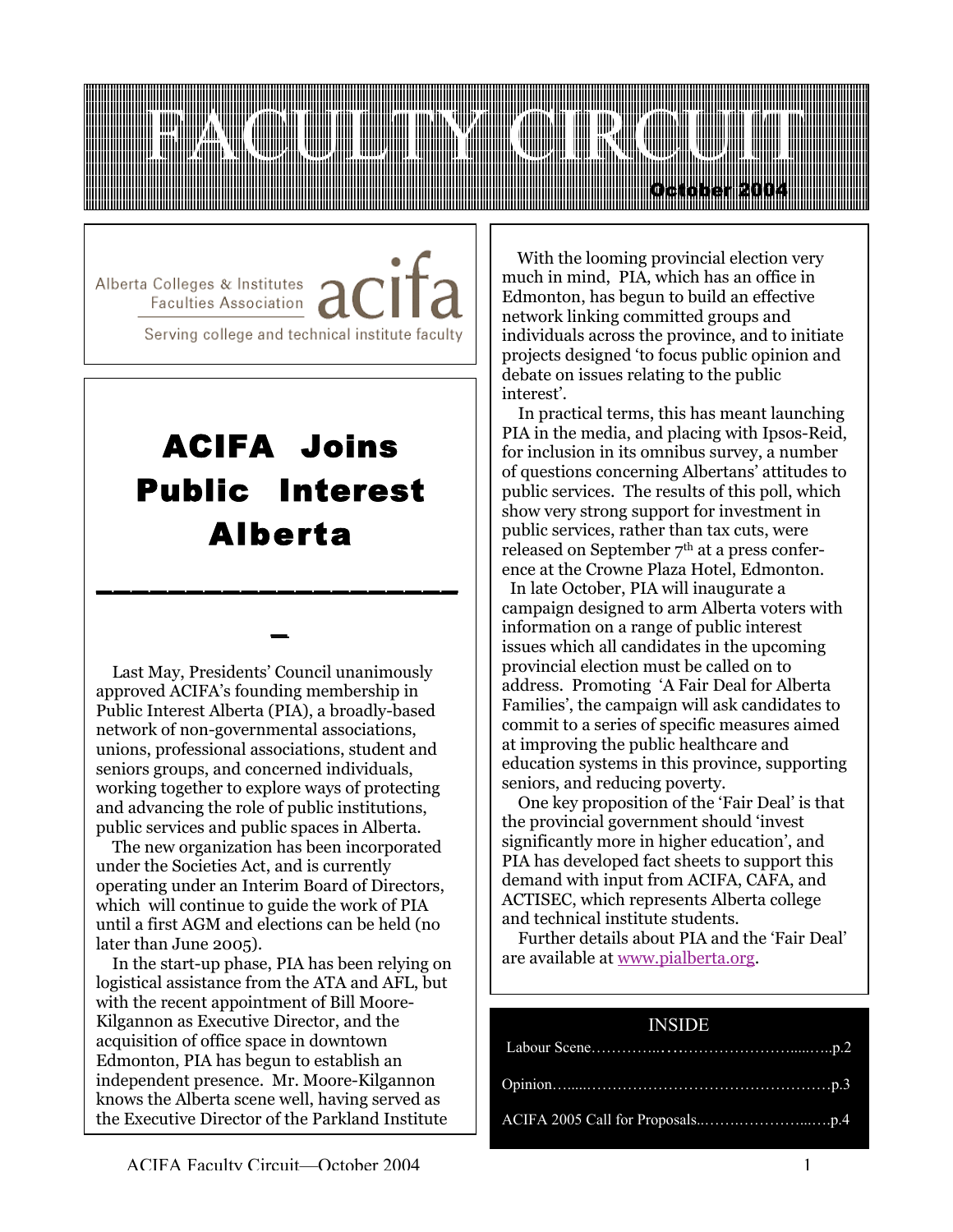

#### The Labour Scene As seen by Terry Sway Labour Relations Officer, ACIFA

 The status of collective bargaining falls into several different categories. There is my personal favourite, the second year of a three agreement. It means that there were no negotiations last year and there will be not be any this year. The associations enjoying this benefit are those at Northern Lakes College, Olds College, and Portage College.

 Associations which settled an agreement through ratification last year (2003 -2004) are Keyano, Lakeland, NorQuest, and NAIT. In addition to those settling through a memorandum of agreement, Grande Prairie Regional College went to interest arbitration. Monetary settlements (increases to the salary grid) continue to come in at slightly better than 4.0% per year. Keyano 4.0% - 4.0% ; Lakeland 4.0% - 4.0% - 3.0%. For the third year at Lakeland faculty will receive minimally 3.0% or a provincial average based on at least six other college settlements for that time period. NorQuest 5.5% -4.0%, NAIT 4.0% -4.0% -4.0%. Grande Prairie received through an arbitrated award a three-year term retroactive to August 15, 2003, 4.75%, 4.50%, 4.25%.

 There are a few associations still bargaining this fall which started last academic year. They are SAIT, Grant MacEwan, Mount Royal and Lethbridge Community College. The Board of Governors at Lethbridge served notice to arbitrate as talks stalled last spring. The parties have agreed to have the issues in dispute arbitrated on January 4 &  $5$ , 2005. At SAIT, the Board's bargaining team and representatives from the association continue to negotiate, but

arbitration dates have been set for June 14, 15 and 16, 2005. At Grant MacEwan and at Mount Royal the parties continue to attempt to reach a memorandum of agreement.

 Going into collective bargaining in 2004-05 with collective agreements ending June 30, 2005, are Bow Valley College, Alberta College of Art and Design and Medicine Hat College. As always, there will be much speculation regarding economic factors, previous settlements, comparable institutes, funding, and of course the upcoming provincial election. The above and other issues will certainly influence the outcomes of negotiations.

-- Terry Sway

## Alberta Learning Releases Learning & Technology Policy Framework

 $\mathcal{L}_\text{max}$  , where  $\mathcal{L}_\text{max}$ 

\_\_\_\_\_\_\_\_\_\_\_\_\_\_\_\_\_\_\_\_\_\_\_\_\_\_\_\_\_\_\_\_

 Alberta Learning has released its *Learning and Technology Policy Framework*, which is intended to guide the application of technology across the learning system in this province. According to the Deputy Minister, Maria David-Evans, the Framework, which was developed with input from K-12, postsecondary, and apprenticeship and industry training stakeholders, is designed to "optimize benefits to learners, and will help ensure that investment in technology is consistent with learning system objectives and priorities.' Priorities set for fiscal 2004/05 include:

- $\checkmark$  Learning and technology research, with a major focus on videoconferencing research.
- $\checkmark$  Continued implementation of the LearnAlberta.ca and SuperNet initiatives.
- $\checkmark$  Identification of industry standards and solutions to improve access to technology within the learning system.
- $\checkmark$  Partnerships to support the professional growth of educators in the use of technology.

See www.learning.gov.ab.ca/reading/policy/ techframework/.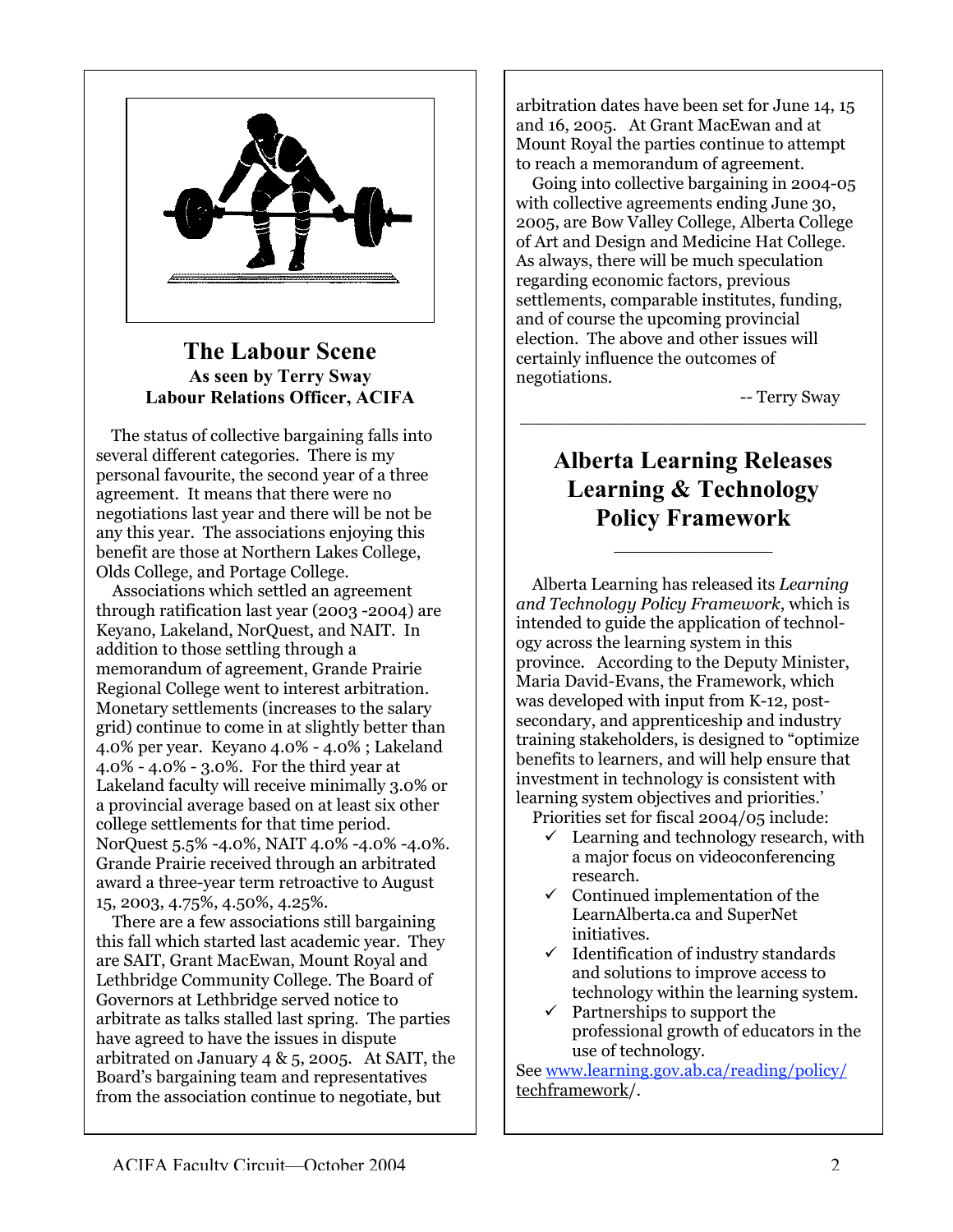# OPINION



# Annual ACIFA Climate Survey Coming Soon!

 The annual ACIFA Climate Survey, which will soon be distributed to academic staff association offices around the province, is a valuable tool for the tabulation and analysis of the views of academic staff members on working conditions and attitudes within their respective institutions.

 The Climate Survey asks individual academic staff members to indicate level of agreement, on a scale of 1 to 5, with thirteen statements, such as:

*Senior administration communicates openly with faculty*.

*I have the resources I need to do my job effectively***.**

*The president of this institution provides effective leadership*.

In addition, local associations may also include up to ten further questions specific to their own institutions.

 The relatively high response rate from ACIFA members, and the continuity from year to year of the thirteen core survey questions asked systemwide, provide a strong foundation to assist academic staff associations in discussions with their administrations regarding key areas of concern within their institutions.

 in the ACIFA *Faculty Circuit* next spring. A cross-institutional comparative score chart, giving mean scores, by institution, for each of the thirteen questions common to all, will be published

#### Open Letter to The Hon. Clint Dunford Minister of Human Resources and Employment

#### Dear Clint:

 Last week, your party announced that it was going to ask Albertans what to do with the surplus now that the debt is paid off. The items listed were no brainers like health care, education, and infrastructure. Everybody knows that these areas need rebuilding after a decade of neglect. Your party is the one that tore down and sold two perfectly good hospitals in Calgary and we lost 1000 beds, many of which were acute care and emergency beds. Within months 143 million dollars had to be spent expanding Rockyview and Foothills because all of a sudden there were no beds and the waiting lists went into their death spiral. Now, suddenly we need a new hospital in Calgary.

 I originally voted for Ralph Klein and the Conservative party because I wanted the debt paid down so that we could put the interest to good use. However, the plan was too aggressive. It took 14 years of bungling by the previous premiers to get us to where we were and Ralph was part of the cabinet at that time when many poor decisions were made. The party should have extended the time period to remove the debt and made some kind of visible plan which could have been put forward so that taxpayers could see the goal and where we were going. The best description of the plan that I have heard, is Ralph walking down hallways and throwing hand grenades in open doors, in fact I think the Sun had a political cartoon of the same at the time. Little did we know that the cartoon was extremely accurate.

 When the debt reduction was announced, the government said that they needed help to reduce the debt and they asked for and imposed a 5% reduction in salary for all provincial employees. At the time, they said that when we got out of debt they would remember the sacrifice of public employees. Well, the time has come, not only have we lost ten years of reduced salary, but for most of us it has had a drastic effect on our last 5 years of pensionable salary. If Ralph wants to know where to spend the surplus, he can start by repaying the debt that he owes to Alberta's own employees.

> Yours Truly, Roy McMurren

*Roy McMurren is a member of LCCFA and lives in Clint Dunford's Lethbridge-West constituency. This letter was e-mailed to the Minister on September 13, 2004. The contents do not necessarily reflect the positions or policies of ACIFA.*